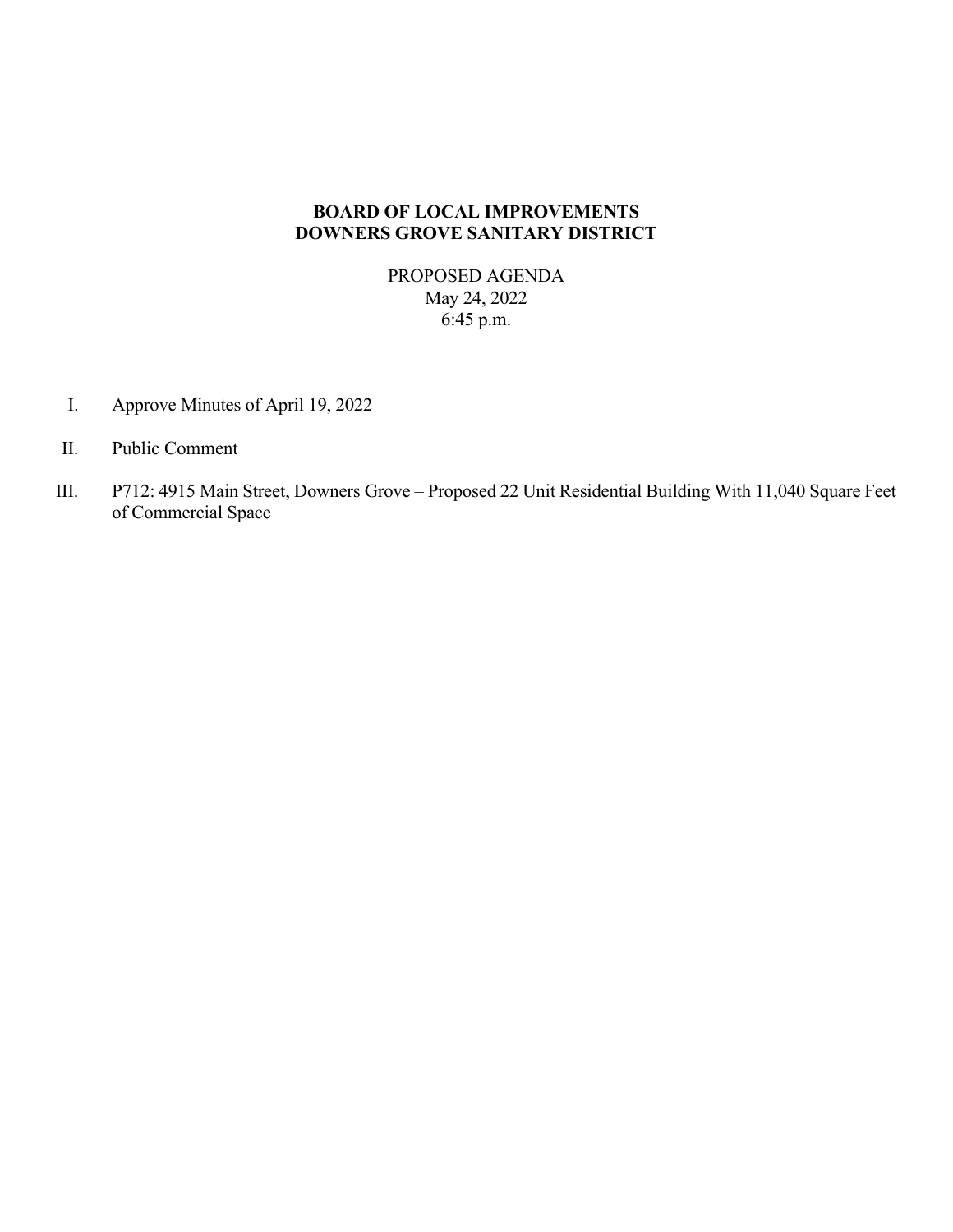# BOARD OF LOCAL IMPROVEMENTS MINUTES

# April 19, 2022

A meeting of the Board of Local Improvements of the Downers Grove Sanitary District was held on Tuesday, April 19, 2022. The meeting was held at the District's Administration Center, 2710 Curtiss Street, Downers Grove. Present were Board Members Kenneth J. Rathje, Robert T. Jungwirth and Mark J. Scacco, and General Manager Amy R. Underwood, Administrative Supervisor Carly Shaw, Sewer Construction Supervisor Keith W. Shaffner, Sewer Maintenance Supervisor Bob Swirsky, Staff Engineer Alex M. Bielawa, Information Coordinator Alyssa J. Caballero, and Attorney for the District Michael G. Philipp, Trustees Wally D. Van Buren, Amy E. Sejnost and Jeremy M. Wang. President Rathje called the meeting to order at 6:45 p.m.

# Minutes of March 15, 2022 Meeting

A motion was made by Jungwirth seconded by Scacco approving the minutes of the meeting held on March 15, 2022. The motion carried.

# Public Comment – None

# P710 – 2657 Ogden Avenue, Downers Grove

The Board reviewed a request for sanitary sewer service from HP WS-X Downers Grove, LLC, owner, for a 122-room hotel on a lot with gross acreage of 2.4 acres at 2657 Ogden Avenue, Downers Grove. This property is within the District's Facilities Planning Area but is not within the District's current corporate limits. The proposed hotel will generate an estimated wastewater flow of 8,000 gallons per day or a density of 33 PE per acre which is above the District design flow allocation of 25 PE per acre for commercial parcels. Additional Trunk Sewer Service Charge will be collected for the overage of the flow allocation. Service can be provided to the property by the existing sanitary sewer main located to the south Ogden Avenue parkway in front of the address. The downstream trunk sewers have adequate reserve capacity to serve this request. Staff recommended approval of this request. Jungwirth inquired about the lot subdivision and future connection of additional lots. Staff confirmed that the other lot involved in the subdivision will be vacant for the time, but a restaurant may follow in the future. Rathje inquired if the sewer line extension is covered by an easement and if there is any opportunity for recapture here. Staff noted that there will be no recapture and the sewer main is within a 15-foot easement. Scacco inquired about the overage on the design flow allocation. Staff explained during the process of reviewing the connection permit a trunk sewer service charge will be collected to offset the PE over the design allocation. A motion was made by Scacco seconded by Jungwirth approving this request subject to annexation, Illinois EPA permit, construction of necessary sewer extension, payment of all fees per ordinance, compliance with all District ordinances and standard conditions. The motion carried. (Votes recorded: Ayes–Rathje, Jungwirth and Scacco.)

# P711 – 1042 Norfolk Street, Downers Grove

The Board reviewed a request for sanitary sewer service from Pak Realty LLC, owner, for one single family home on one lot with a gross acreage of .36 acres at 1042 Norfolk Street, Downers Grove. This property is within the District's Facilities Planning Area but is not within the District's current corporate limits. The proposed single-family home will generate an estimated wastewater flow of 350 gallons per day or a density of 9.7 PE per acre which is below the District design flow allocation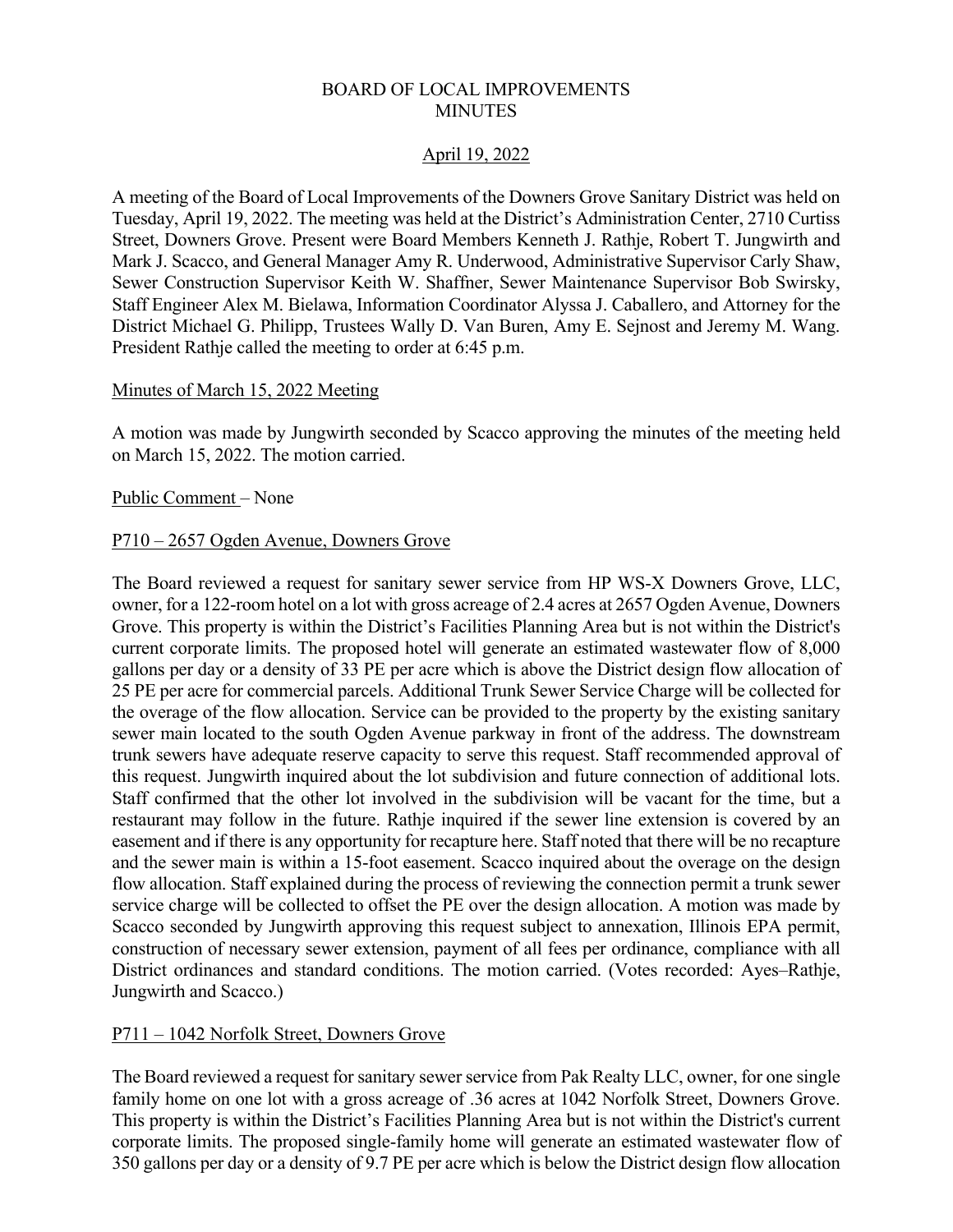of 10 PE per acre for residential parcels. Service can be provided to the property by extension from the District's existing sanitary sewer main located to the west at the southwest corner of Carpenter and Norfolk. The downstream trunk sewers have adequate reserve capacity to serve this request. Staff recommended approval of this request. Jungwirth inquired if the property was located in the area of a special assessment. Staff explained that there have been special assessments in the area, but this property has not been involved in a special assessment. Rathje inquired about the connection for neighboring lots. Staff said Lot 1045 will have the opportunity to connect and be served by this extension. Scacco inquired about the right of way and if the sewer will have adequate depth in the drainage ditch. Staff noted that the plans show the sewer installed at a depth meeting Sanitary District design standard. A motion was made by Scacco seconded by Jungwirth approving this request subject to annexation, receipt of Illinois EPA permit, construction of necessary sewer extension, payment of all fees per ordinance, compliance with all District ordinances and standard conditions. The motion carried. (Votes recorded: Ayes–Rathje, Jungwirth and Scacco.)

Upon a motion by Jungwirth seconded by Scacco, the meeting was adjourned at 7:00 p.m. The motion carried.

Approved: May 24, 2022

President

Attest:

Clerk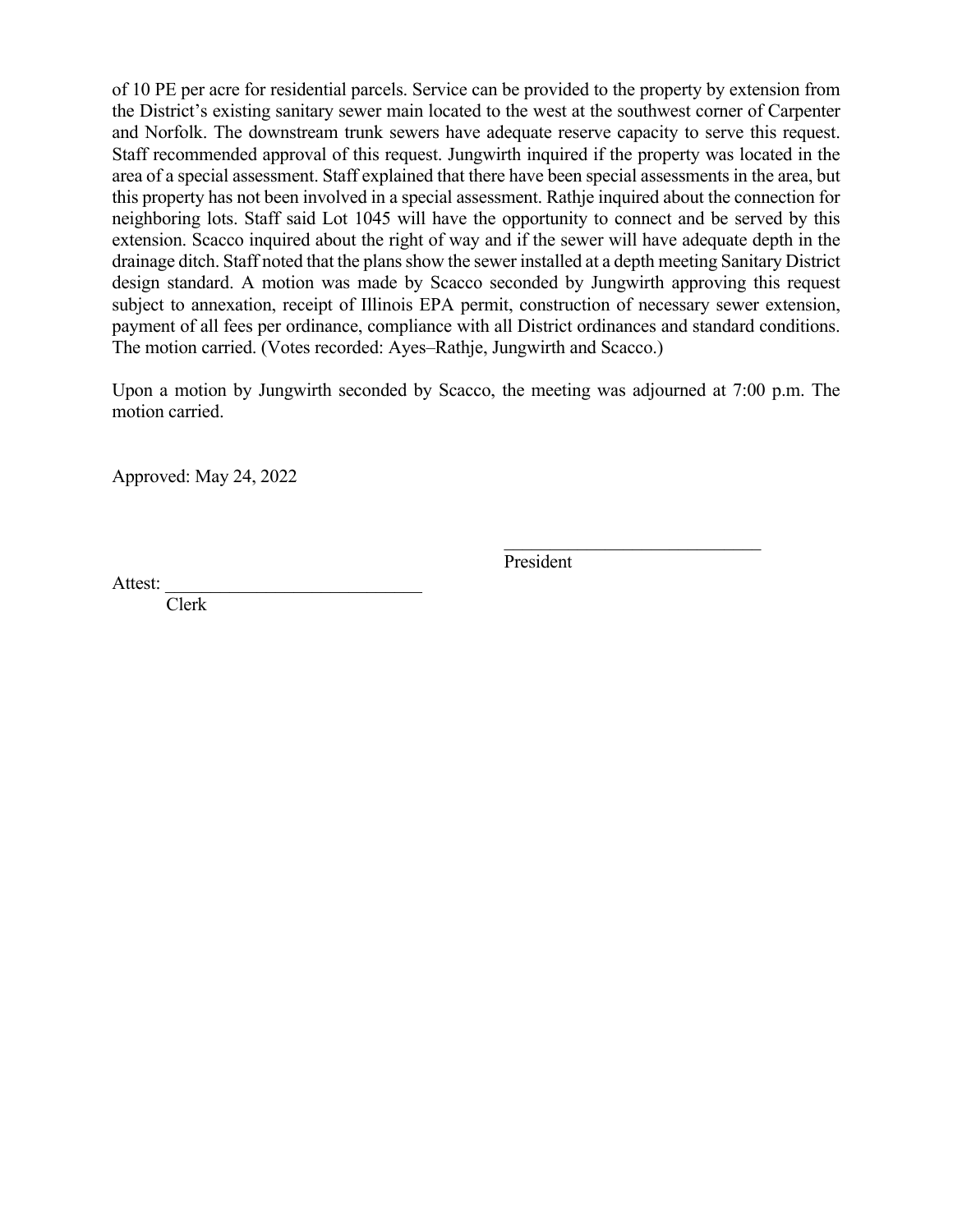# **BOARD OF LOCAL IMPROVEMENTS May 24, 2022 STAFF BRIEFING**

## P712: 4915, 4919 and 4923 Main Street, Downers Grove, IL

### REQUEST:

 Barriere Properties, LLC, Owner, is requesting sanitary sewer service for a mixed use, 22 unit residential and 11,040 square foot commercial building at the subject location. These three properties have a combined gross acreage of .61 acres. These properties are within the District's Facilities Planning Area (FPA) and within the District's current corporate limits. The proposed building will generate an estimated wastewater flow of 5,800 gallons per day or a density of 95 PE per acre, which is above the District design flow allocation of 25 PE per acre for commercial parcels. Additional Trunk Sewer Service Charge will be collected for the overage of the flow allocation. This is based on a flow factor of 1 bedroom at 1.5 PE, two and three bedrooms at 3 PE and commercial space at .1 gallons per day per square foot.

#### SUMMARY:

 Service can be provided to the property by the existing sanitary sewer main located in Main Street in front of the property. The downstream trunk sewers have adequate reserve capacity to serve this request. Staff recommends approval of this request subject to receipt of an Illinois EPA permit, payment of all fees per ordinance and construction of the necessary sewer extension compliant with District ordinances.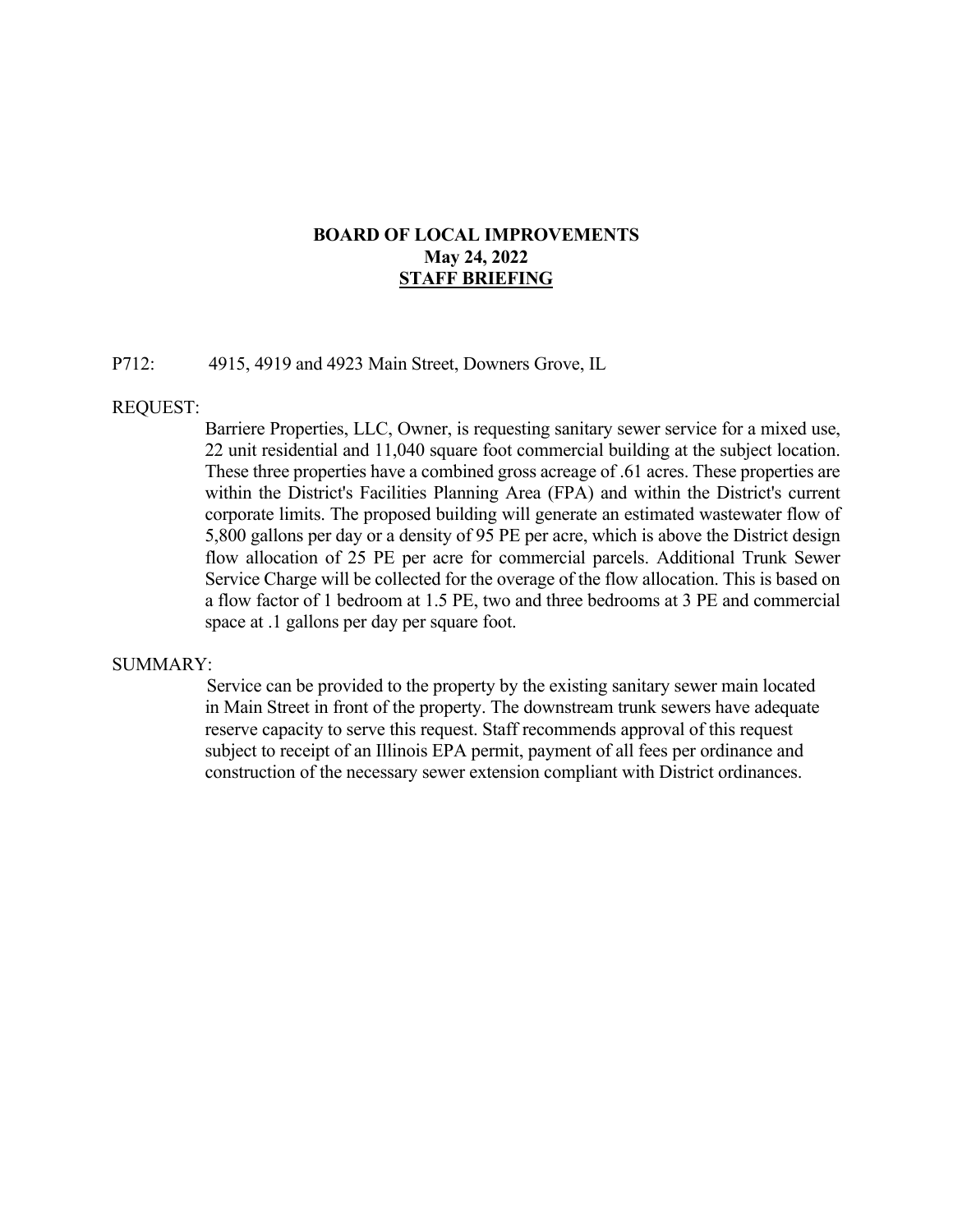|  |  | <sub>DATE</sub> 05/10/22 |
|--|--|--------------------------|
|--|--|--------------------------|

# DOWNERS GROVE SANITARY DISTRICT 2710 CURTISS STREET DOWNERS GROVE, ILLINOIS 60515  $(630)$  969-0664

# SANITARY SEWER SERVICE REQUEST

| Location 4915, 4919 and 4923 Main Street - Downers Grove, IL                                                                                                                                                                                                                                                                                                                                                                                                              |                                                            |
|---------------------------------------------------------------------------------------------------------------------------------------------------------------------------------------------------------------------------------------------------------------------------------------------------------------------------------------------------------------------------------------------------------------------------------------------------------------------------|------------------------------------------------------------|
| Legal Description Lot Attached<br>Block <u>- Louis Communication</u>                                                                                                                                                                                                                                                                                                                                                                                                      | Subdivision E.H. Prince and Company's                      |
| <b>Addition to Downers Grove</b><br><b>CONTRACTOR</b> CONTRACTOR                                                                                                                                                                                                                                                                                                                                                                                                          | P.I.N.<br>the company of the company of the company        |
| Name of Owner on Deed Barriere Properties, LLC                                                                                                                                                                                                                                                                                                                                                                                                                            | Phone No. (630) 918-2083                                   |
| Developer Barriere Construction, Inc.                                                                                                                                                                                                                                                                                                                                                                                                                                     | Phone No. (630) 918-2083                                   |
| Name of Person Making Request Adam Barry                                                                                                                                                                                                                                                                                                                                                                                                                                  | Phone No. (630) 918-2083                                   |
| $E$ mail: adam@barriereconstruction.com                                                                                                                                                                                                                                                                                                                                                                                                                                   |                                                            |
| Address (we will be sending information regarding this request; please be sure address is legible)<br>4915 Main Street, Downers Grove, IL 60515                                                                                                                                                                                                                                                                                                                           |                                                            |
| This Applicant's Interest in This Property Owner - Developer                                                                                                                                                                                                                                                                                                                                                                                                              | (Owner/Developer/Beneficiary Land Trust, etc.)             |
| Number of Acres Involved .48 Present Zoning DB Proposed Zoning DB                                                                                                                                                                                                                                                                                                                                                                                                         |                                                            |
| Is the Property $(A)$ Improved $X$                                                                                                                                                                                                                                                                                                                                                                                                                                        | $(B)$ Vacant                                               |
| (A) If Improved, Describe Improvements Water, Sewer, Gas & Electric                                                                                                                                                                                                                                                                                                                                                                                                       |                                                            |
| Number & Type of Units Proposed mixed use building, 22 residential, Total SqFt 46,200                                                                                                                                                                                                                                                                                                                                                                                     |                                                            |
| (B) If Vacant or Additional Improvements or Remodeling Are Proposed, Describe                                                                                                                                                                                                                                                                                                                                                                                             |                                                            |
|                                                                                                                                                                                                                                                                                                                                                                                                                                                                           | Number & Type of Units 22 rentals, retail/office 11,040 sf |
| Estimated Starting Date of Project September 2022                                                                                                                                                                                                                                                                                                                                                                                                                         |                                                            |
| If You Propose to Annex to a Community, Which One ______________________________                                                                                                                                                                                                                                                                                                                                                                                          |                                                            |
| <b>NOTE:</b> If this request is for                                                                                                                                                                                                                                                                                                                                                                                                                                       |                                                            |
| a multiple family development, indicate the number of units for each bedroom count.<br>٠<br>a restaurant, indicate the seating capacity and hours of operation. If drive-up is proposed, give the number of orders per day.<br>٠<br>a commercial project, indicate the floor area.<br>٠<br>an office/warehouse or light manufacturing development, indicate the floor area.<br>٠<br>an office/research development, indicate the floor area and number of employees.<br>٠ |                                                            |

commercial/industrial buildings(s), provide an estimate of wastewater flow in gallons per day<br>\*\*SERVICE REQUEST APPROVALS ARE VALID FOR SIX MONTHS\*\*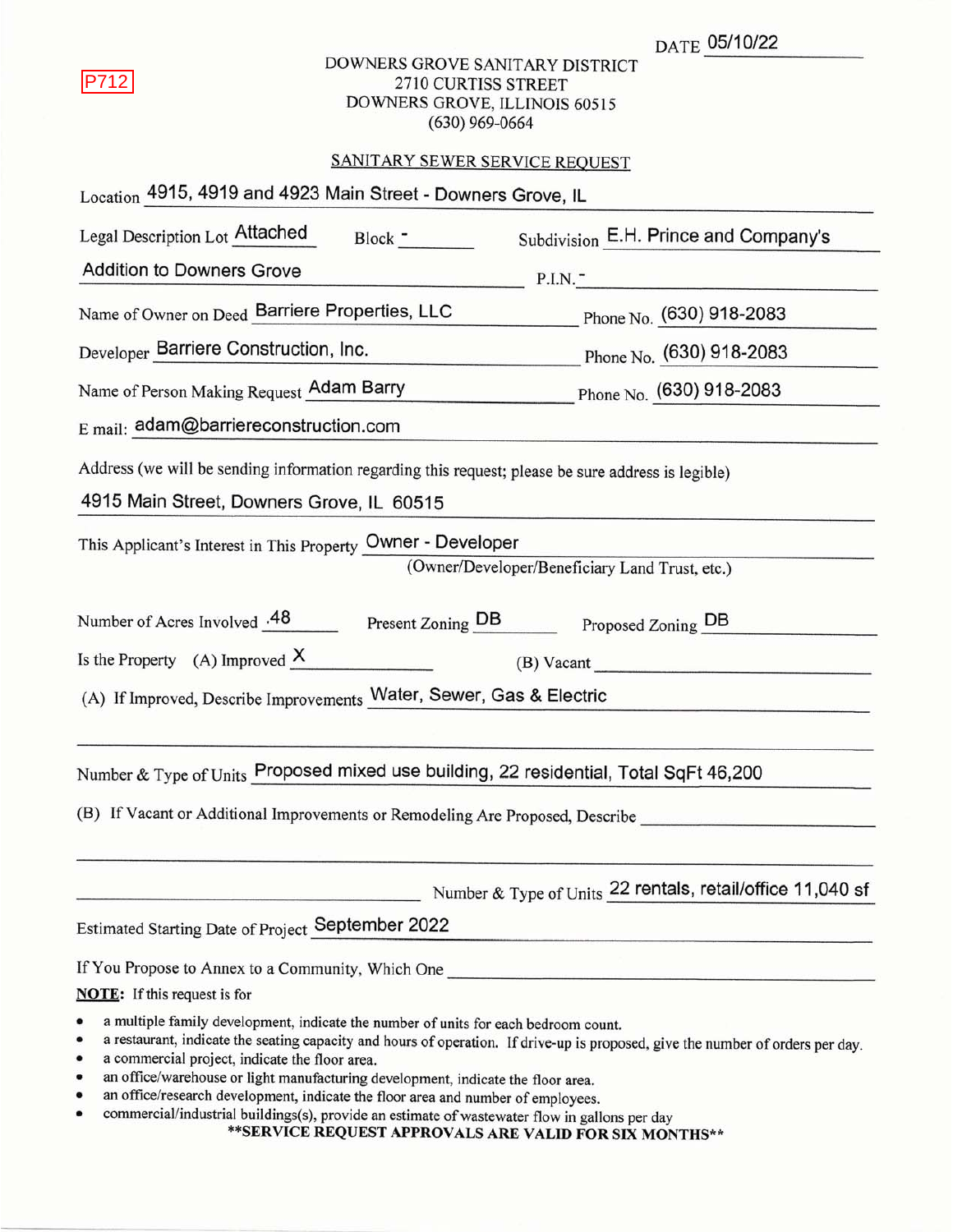# **Downers Grove Sanitary District Board of Local Improvements 4915 Main Street P712**